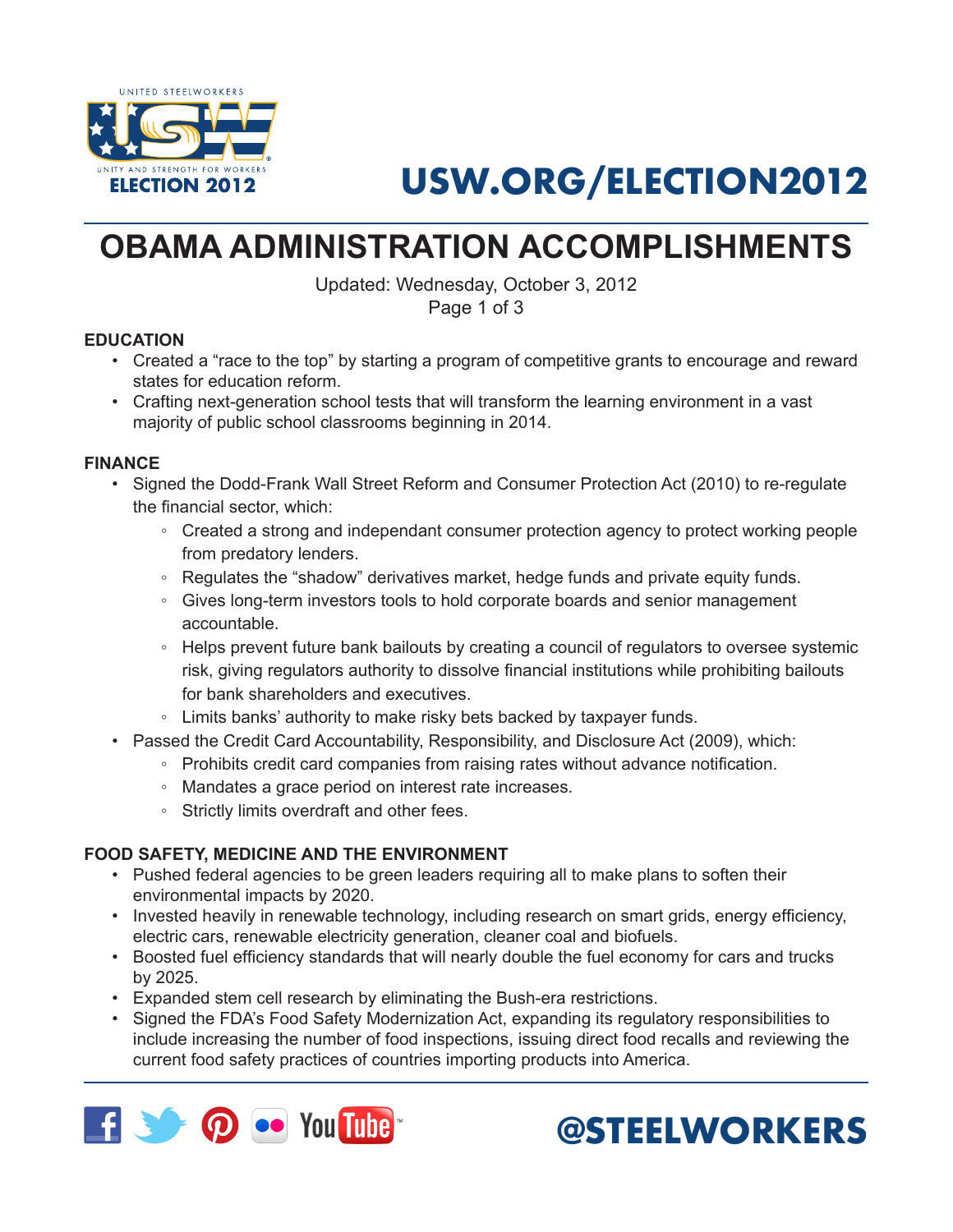

# **USW.ORG/ELECTION2012**

## **OBAMA ADMINISTRATION ACCOMPLISHMENTS**

Updated: Wednesday, October 3, 2012 Page 2 of 3

### **HEALTHCARE REFORM**

- • Passed the Affordbale Care Act which will:
	- Stop insurance companies from denying health care due to pre-existing conditions and dropping coverage for people who get sick.
	- Eliminate annual and lifetime coverage caps.
	- Slow the rise in health care costs.
	- Reduce the numbver of uninsured Americans by 33 million.
	- It is projected to reduce the federal budget deficit by \$1.5 trillion over the next two decades.

### **JOBS AND THE ECONOMY**

- Passed the American Recovery and Reinvestment Act in 2009 which:
	- Provided billions in funding for aid to state and local governments, education jobs, broadband, a smart grid, infrastructure, weatherization, transit, high-speed rail and clean energy.
	- Expanded the federal unemployment insurance program.
	- Secured more than 3.6 million American jobs.
- Signed the Lilly Ledbetter Fair Pay Act in 2009 giving women who are paid less than men for the same work the right to sue their employers after they find out about the discrimination.

#### **MANUFACTURING**

- • Turned around U.S. auto industry saving more than 350,000 USW jobs and 1 million American jobs.
- Imposed trade sanctions against China to stem job-displacing imports of tires and has brought a complaint to the WTO alleging that China has illegally subsidized its clean energy industry.
- • Created the Interagency Trade Enforcement Center to improve coordination of U.S. government actions against unfair trade practices by our trading partners.



**@STEELWORKERS**